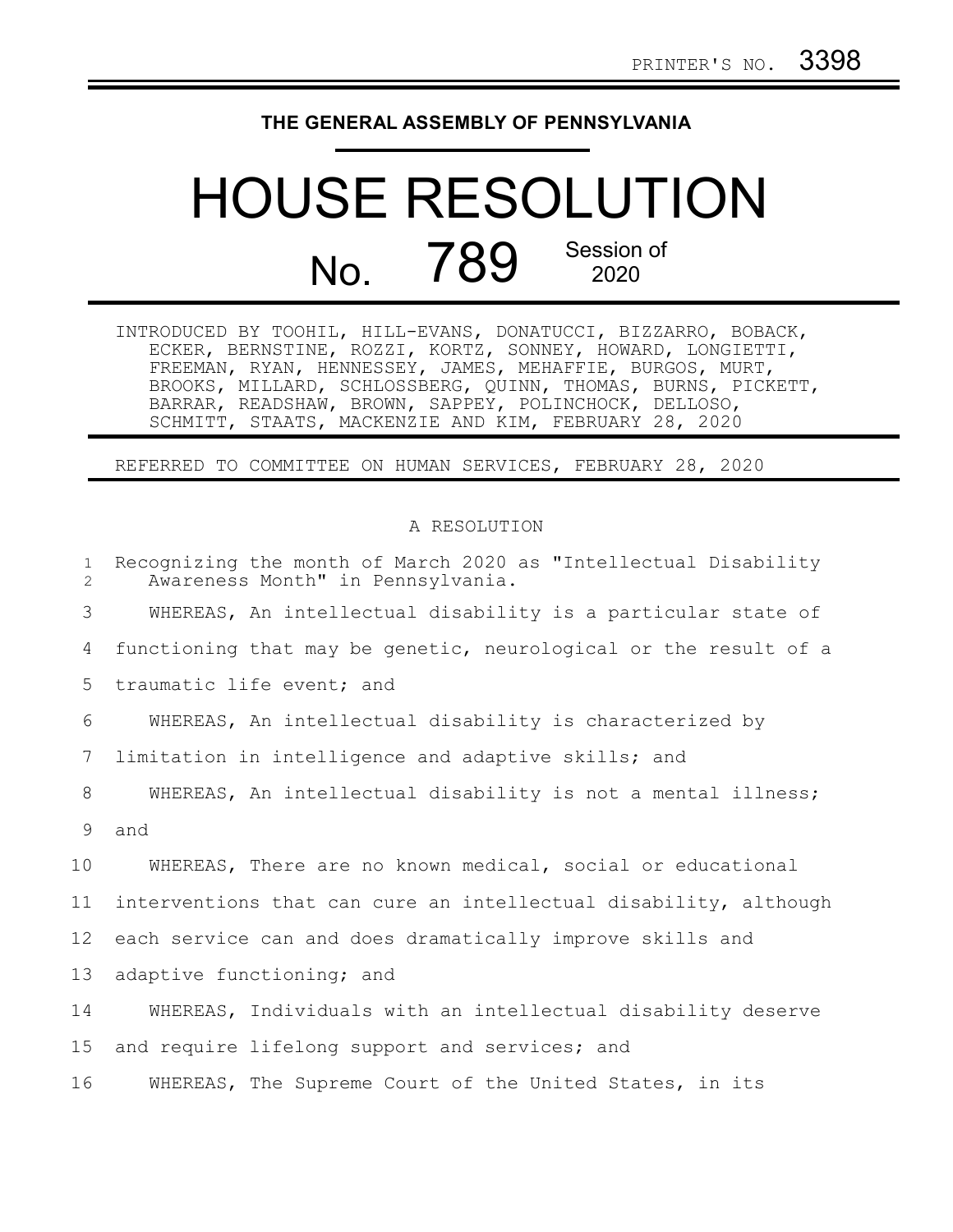*Olmstead* decision, affirmed the right of individuals with disabilities, including intellectual disabilities and other developmental disabilities, to receive community-based services as an alternative to institutional care; and 1 2 3 4

WHEREAS, In fiscal year 2015-2016, more than 89,000 children, including significant numbers of children who have an intellectual disability, received early intervention services, and an additional 13,745 individuals with an intellectual disability continue to wait for services; and 5 6 7 8 9

WHEREAS, In fiscal year 2016-2017, 57,495 Pennsylvanians with an intellectual disability received services and supports within the community; and 10 11 12

WHEREAS, These services and supports ensure that all residents of this Commonwealth who have an intellectual disability have the opportunity to participate in the range of life experiences we all enjoy in our homes and communities, such as inclusion in schools, neighborhoods, businesses and places of worship; and 13 14 15 16 17 18

WHEREAS, Public awareness and education improve the community's understanding of intellectual disabilities and the services and supports needed to meet the specific needs and abilities of people with an intellectual disability; therefore be it 19 20 21 22 23

RESOLVED, That the House of Representatives recognize the month of March 2020 as "Intellectual Disability Awareness Month" in Pennsylvania; and be it further 24 25 26

RESOLVED, That the House of Representatives acknowledge the important role of public awareness and education in improving the lives of individuals with an intellectual disability; and be it further 27 28 29 30

20200HR0789PN3398 - 2 -